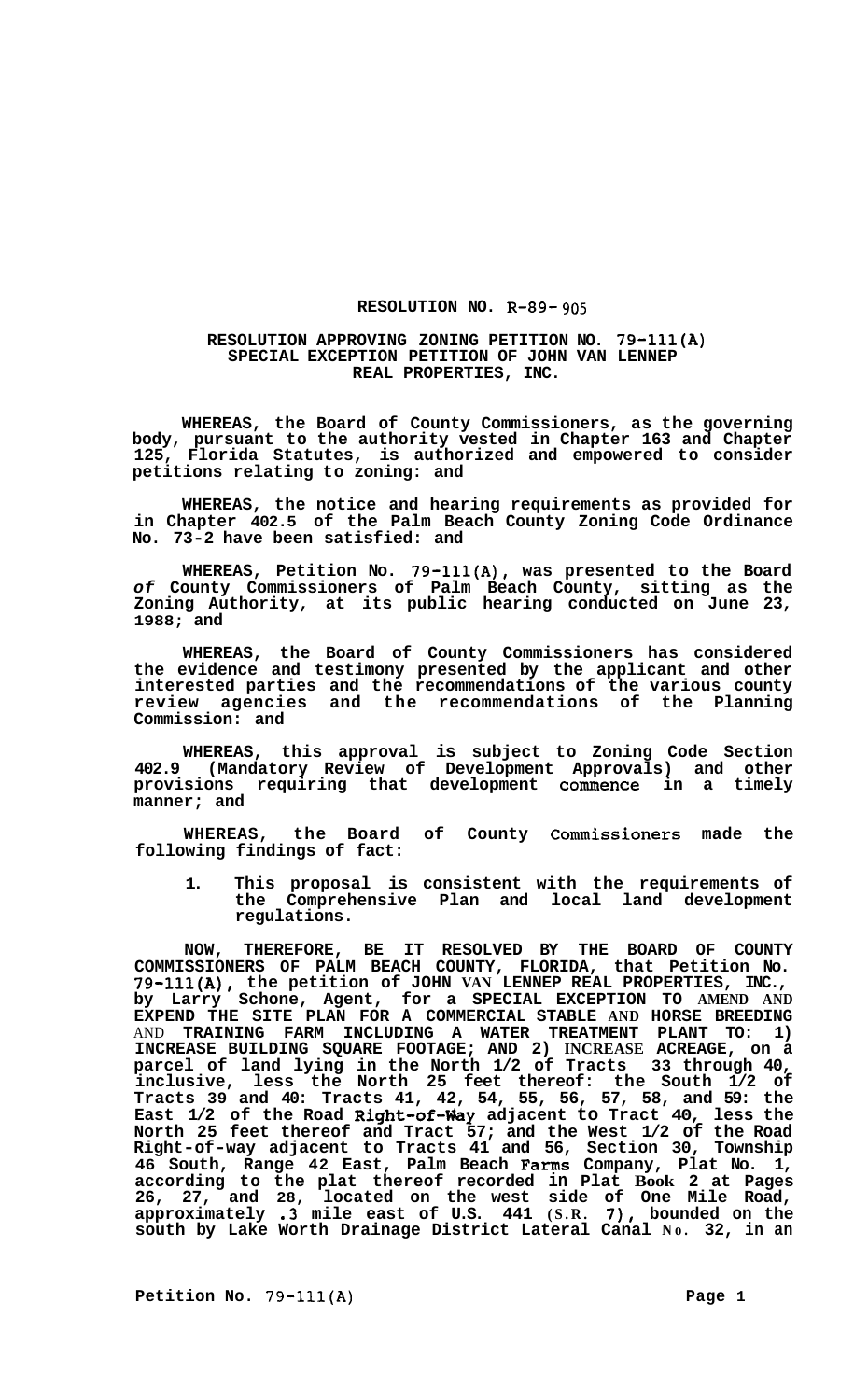**AR-Agricultural Residential Zoning District, was approved as advertised, subject to the following conditions:** 

- **1. The developer shall comply with all previous conditions of approval, unless expressly modified herein.**
- **2. Prior to certification, the site plan shall be amended to reflect the following:** 
	- **a. The required setbacks for all proposed Structures; and**
	- **b. The parking tabular breakdown for existing and proposed uses.**
- **3. Prior to site plan certification the petitioner shall submit a revised survey to verify that Half Mile Road has been abandoned.**
- **4. A Unity of Control shall be executed covering the entire site.** Two **(2) copies of the properly executed Unity of Control documents shall be submitted to the Zoning Division simultaneously with the Site Plan Review Committee submittal.**
- **5. Prior to obtaining a Certificate of Occupancy for any structure on site, the developer shall remove all nonconforming structures.**
- *6.*  **The tack shop shall service the commercial stables and horse breeding and training farm exclusively. Signage shall not be permitted on Lyons Road advertising commercial services on the site.**
- *7.*  **The use of the site shall be limited to a horse breeding and training farm, commercial stables, a veterinary clinic, one (1) manager's residence, thirteen (13) groom quarters, a manager's office, sewage treatment plant and accessory buildings and structures.**
- **a. The developer shall provide discharge control and treatment for the stormwater runoff in accordance with all applicable agency requirements in effect at the time of the permit application. However, at a minimum, this development shall retain onsite the stormwater runoff generated by a three (3) year-one (1) hour storm with a total rainfall of 3 inches as required by the Permit Section, Land Development Division. The drainage system shall be maintained in an acceptable condition as approved by the County Engineer. In the event that the drainage system is not adequately maintained as determined by the County Engineer, this matter will be referred to the Code Enforcement Board for enforcement.**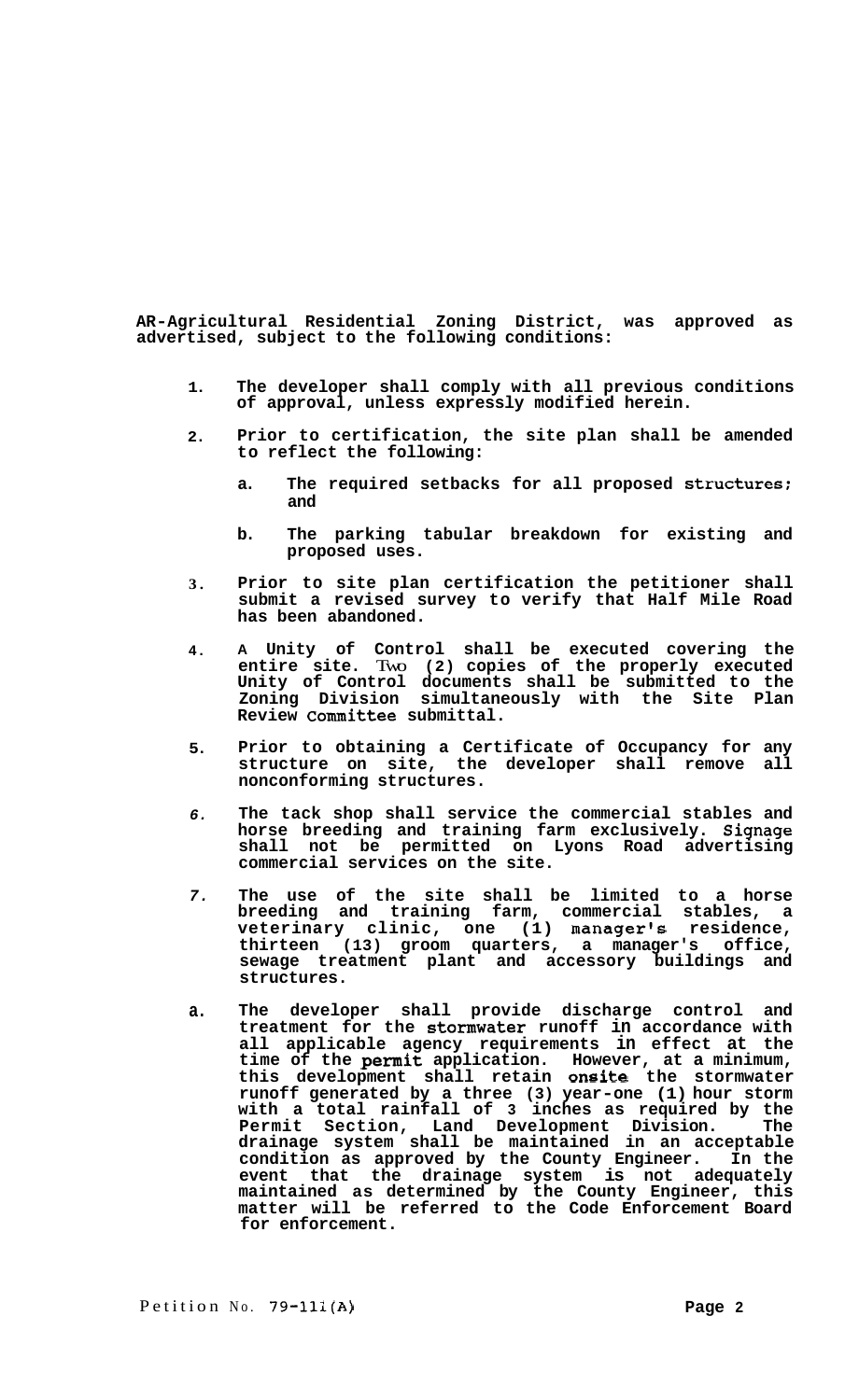- **9. The property owner shall pay a Fair Share Fee in the amount and manner required by the "Fair Share Contribution for Road Improvements Ordinance" as it presently exists or as it may from time to time be amended. The Fair Share Fee for this project presently is \$2,947.00 (110 trips X \$26.79 per trip).**
- **10. The petitioner shall convey to the Lake Worth Drainage District the south 15 feet of tracts 54-59 including Section 30, Township 46 South, Range 42 East according to Plat Book 2, Pages 26-28 for Lateral Canal No. 37, by Quit Claim Deed or an Easement Deed in the form provided by said District within ninety (90) days of the approval of the Resolution approving this project.**
- **11. The application and engineering plans, calculations, etc. to construct well and/or septic tank must be submitted to the Health Department prior to site plan approval (or prior to issuance of Building Permit for straight rezoning).**
- **12. The property owner shall convey any additional right- of-way required for Lyons Road (108 feet right-of-way on One Mile Road) when requested by the County Engineer.**
- **13. No off-premise signs shall be permitted on the site.**
- **14. Failure to comply with the conditions herein may result in the denial or revocation of a building permit: the issuance of a stop work order; the denial of a Certificate of Occupancy on any building or structure: or the denial or revocation of any permit or approval for any developer-owner, commercial-owner, lessee, or user of the subject property. Appeals from such action may be taken to the Palm Beach County Board of Adjustment or as otherwise provided in the Palm Beach County Zoning Code.**

**Petition No.** 79-111(A) **Page 3**